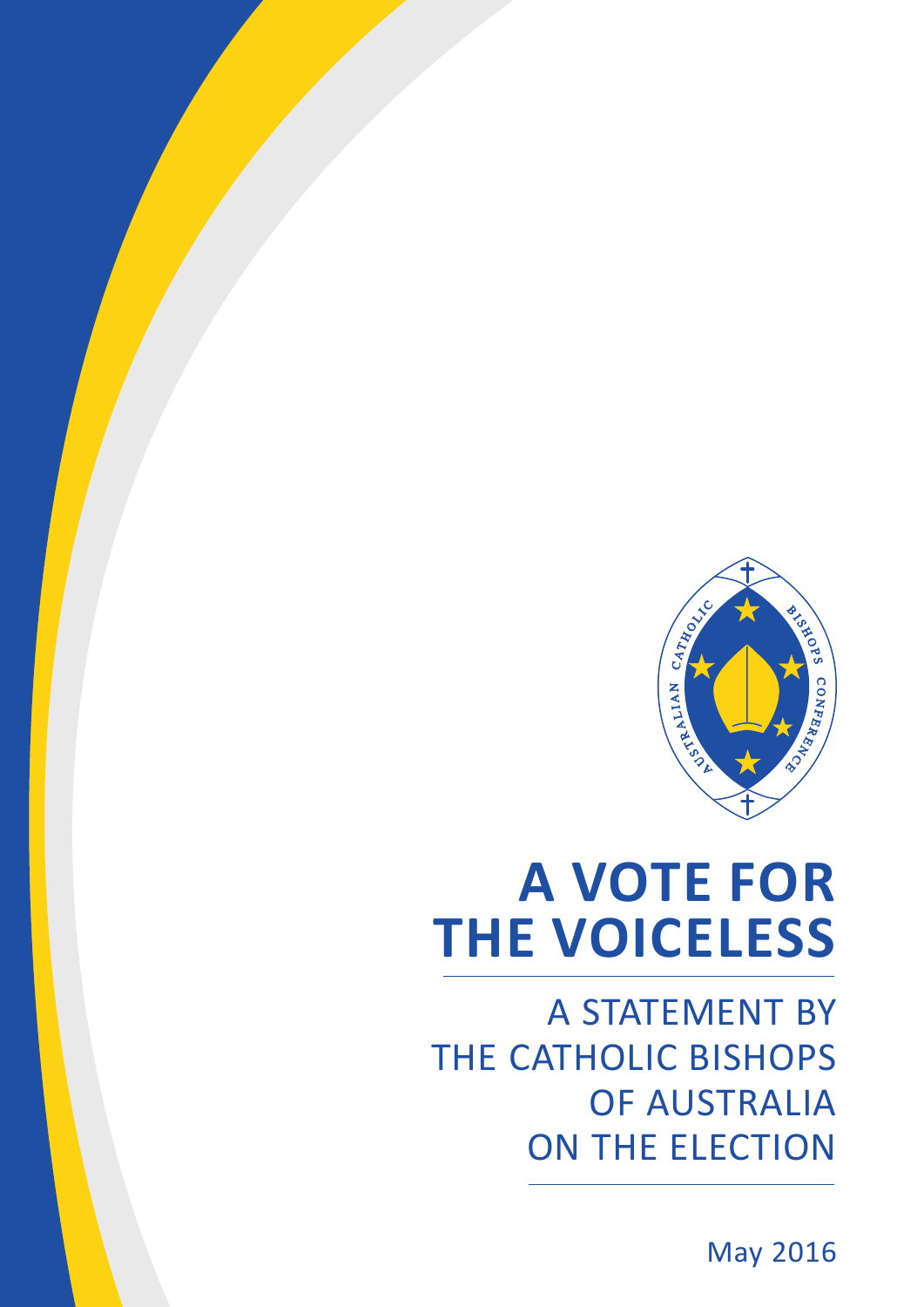

## **A VOTE FOR THE VOICELESS**

## **A statement by the Catholic Bishops of Australia on the election**

Australians are again going to the polls. We do so thankful that the electoral process will be free of the violence found elsewhere. Our political system may have its problems but we have a stable democracy, which is not to be taken for granted. Nor is the quality of those who put themselves forward for election to the Federal parliament. We are in their debt for their willingness to serve.

During the long election campaign there will be much talk about the economy and the need for good economic management at a time of some uncertainty. Both sides of politics will state their economic credentials in a bid to win power.

The economy of course is important and there does need to be sound management. But, as Pope Francis has pointed out, there is also a danger that the economy can become a kind of false god to which even human beings have to be sacrificed.

**"This leads to what the Pope has called the throwaway culture - a culture of over-consumption where all kinds of things are thrown away, wasted, even human beings. The voices of the thrown-away people will not be heard in the long and rowdy campaign".**

This leads to what the Pope has called the throwaway culture - a culture of over-consumption where all kinds of things are thrown away, wasted, even human beings. The voices of the thrown-away people will not be heard in the long and rowdy campaign. Their faces will not be seen in all the advertising. Yet unless their voices are somehow heard and their faces seen, we will not have a truly human society in which economic management serves human beings rather than the other way round.

That is why we bishops want to speak a word as part of this campaign - not in order to push an ideological line or simply to defend the Church's interests but to give a voice to the voiceless and make their faces seen, however briefly in a statement such as this.

**Among the people discarded in this throwaway culture are these:** 

- **• Refugees and asylum seekers** who are often seen as a problem to be solved rather than as human beings in need of our help.
- **• Indigenous peoples** whose cry for recognition has barely been heard and who suffer injustice at the hands of our justice system.
- **• The survivors of sexual abuse** who have emerged from the shadows and whose voice is now being heard, crying out for redress and healing.
- **• Those who suffer family violence** who are often unseen and unheard, behind closed doors with nowhere to go and no-one to turn to.
- **Those in the womb** who are among the most defenceless, at risk of being deprived of the most basic of all human rights, the right to live.
- **The elderly** who are seen at times as an economic burden now that they are unable to "produce" or consume in the way the economy demands.
- **• Those suffering mental illness** who seem not to fit in with accepted patterns of social behaviour and are often presumed to contribute nothing to society, thus ending up in the too-hard basket.
- **• Those suffering addiction** who can see no way out of the destructive grasp of alcohol or other drugs, gambling or pornography.
- **• Those entrapped in new forms of slavery** who are the victims of sexual or workplace enslavement.
- **• The desperately poor beyond our shores** who look to wealthy Australia for the help they need - often simply to survive - but find our nation less and less generous.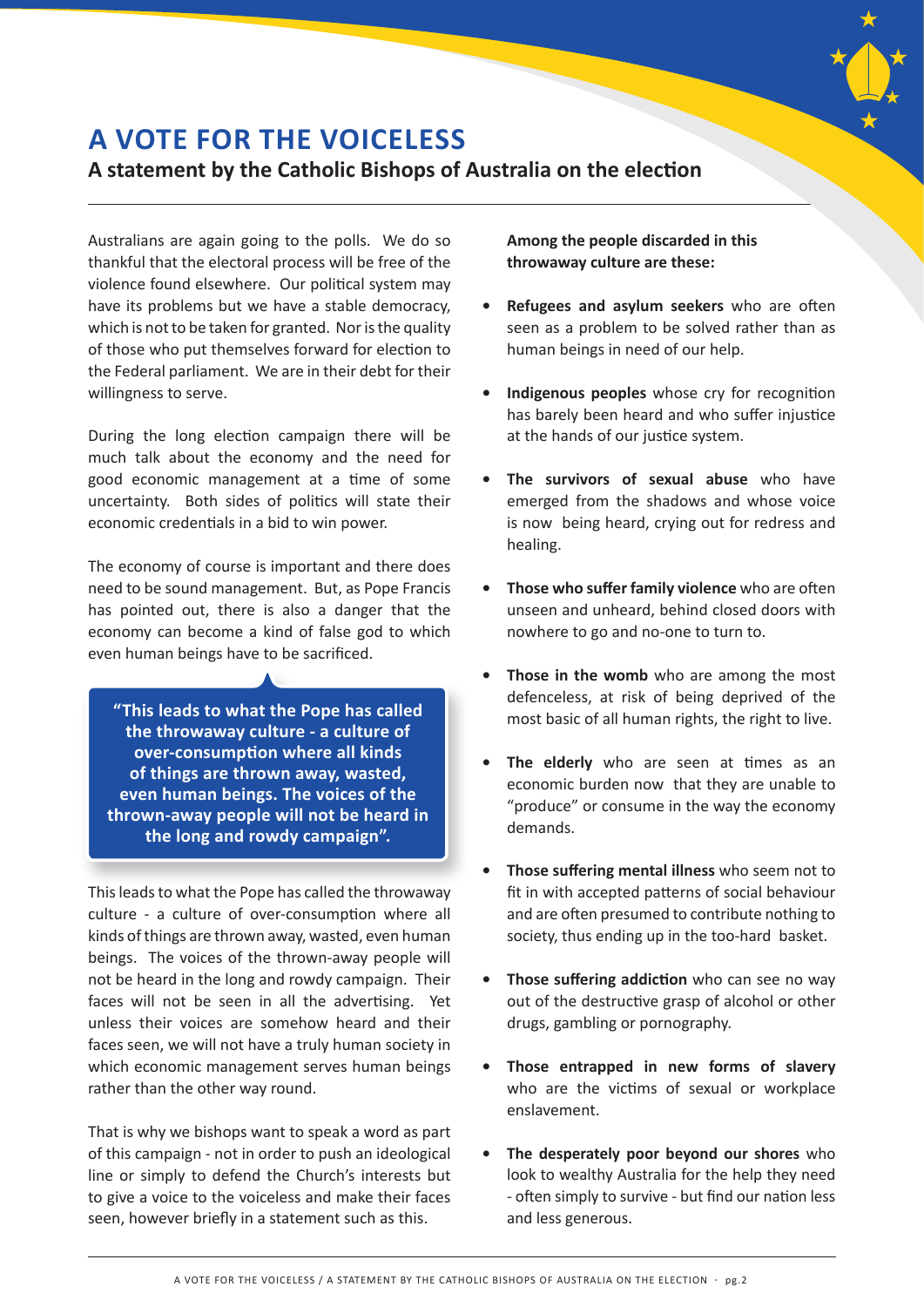

There are others in our community, near and far, whose voices are unheard, whose faces are unseen. They are seen as politically irrelevant. They will not decide any marginal seats or determine the result of the election. Yet any society is ultimately judged not on how well it manages the economy but on how well it treats the thrown-away people.

Who then are the people unheard and unseen? What does it mean for Australia to care for them? If we fail to ask these questions and to try to answer them, then much that goes on in this or any other election campaign will be political theatre that does not address the real issues.

But it is not just individual people who are thrown away. The same can happen to the environment, both social and natural. At the heart of a healthy social environment there is marriage and the family. Yet political decisions can end up undermining marriage and providing less and less support for families despite a rhetoric that claims otherwise.

The fact is that economic decisions have been less and less favourable to families in recent years; and it may be that political decisions in the future will undermine further the dignity and uniqueness of marriage as a lifelong union of man and woman. Support for marriage and the family does not look a big vote-winner, so that even the most basic human institution, upon which the health of a society depends, can become part of the throwaway culture or at best an optional extra.

Pope Francis has said that the earth too cries out for justice at this time. The natural environment - the land we live on, the air we breathe, the water we drink - even this can become voiceless, so that the earth's cry for justice can go unheard. Now is the time to act, so that the natural environment is able to meet human needs rather than be sacrificed to the god of the economy. We need an economy that is truly human, not falsely divinised. This does not mean divinising the natural world, but it does mean

treating it with respect and seeing it as a gift to be received gratefully rather than as a resource to be plundered at will.

Neither can we as Christians afford to be voiceless through this campaign. On all kinds of issues we need to make our voices heard. But to do that we will have to listen first - not only to the voice of the voiceless, but even to the voice of God. That is why for Christians and others prayer is an essential part of this long journey to the election. By prayer, we mean first listening to God who has a word to speak in all this - the God who is neither voiceless nor faceless. If we can listen to God's voice, then there is a chance that we might be able to speak with a voice that is not just our own.

**"The fact is that economic decisions have been less and less favourable to families in recent years; and it may be that political decisions in the future will undermine further the dignity and uniqueness of marriage as a lifelong union of man and woman."**

To listen to God and to the voiceless is in the end the same thing. In hearing their voice, we can hear the voice of God. That is where the real God is; that is how the real God communicates.

We hope that this campaign - for Christians at least and especially for Christian politicians - will be a time not of spin and bombast but a time of wise and true speaking that comes from deep and humble listening. Then our vote may be a vote in favour of a community where no-one is thrown away, where all the voices are heard and all the faces seen.